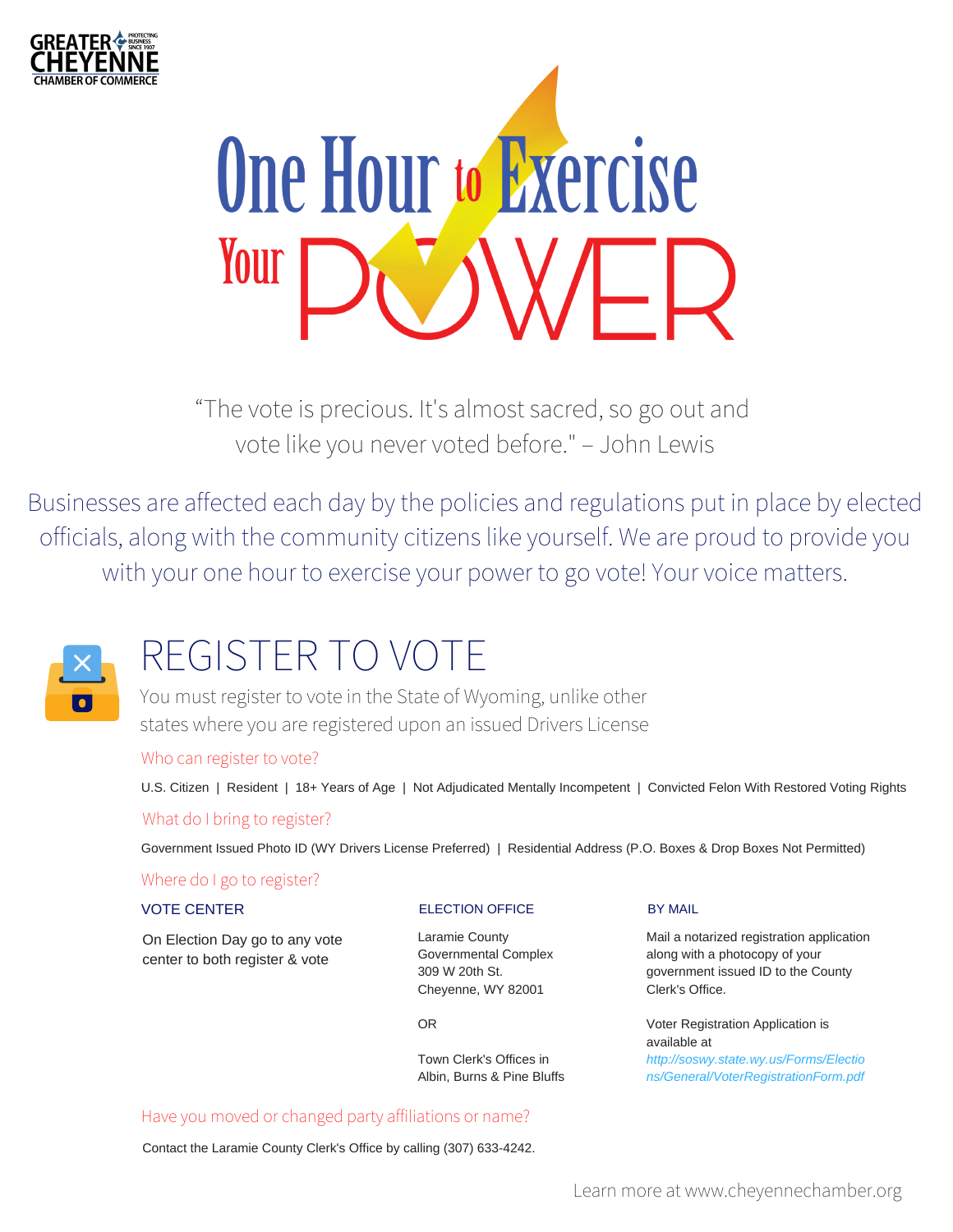



"Bad officials are elected by good citizens who don't vote." – George Jean Nathan

Businesses are affected each day by the policies and regulations put in place by elected officials, along with the community citizens like yourself. We are proud to provide you with your one hour to exercise your power to go vote! Your voice matters.



### How can I vote?

#### BY MAIL

Request an absentee ballot beginning Jan. 1st, for all elections in the calendar year. Ballots will be mailed 45 days before each election.

Request your absentee ballots and provide the following: Name, Address, Date of Birth and *Address to send the ballot*

Call (307) 633-4242 or Email Election@laramiecountyclerk.com Subject Line *Absentee Ballot*

#### ELECTION OFFICE

Vote up to 45 days prior to election day. Early voting closes the day before the actual election day.

*If you plan to vote on the actual election day visit a Vote Center.*

Laramie County Governmental Complex Atrium 309 W 20th St. Cheyenne, WY 82001

#### VOTE CENTER

Vote Centers are located in a variety of areas in Laramie County for your convenience. Visit the website to find out where the voting centers are located and find the nearest one to you!

*www.laramiecountyclerk.com/elections.aspx*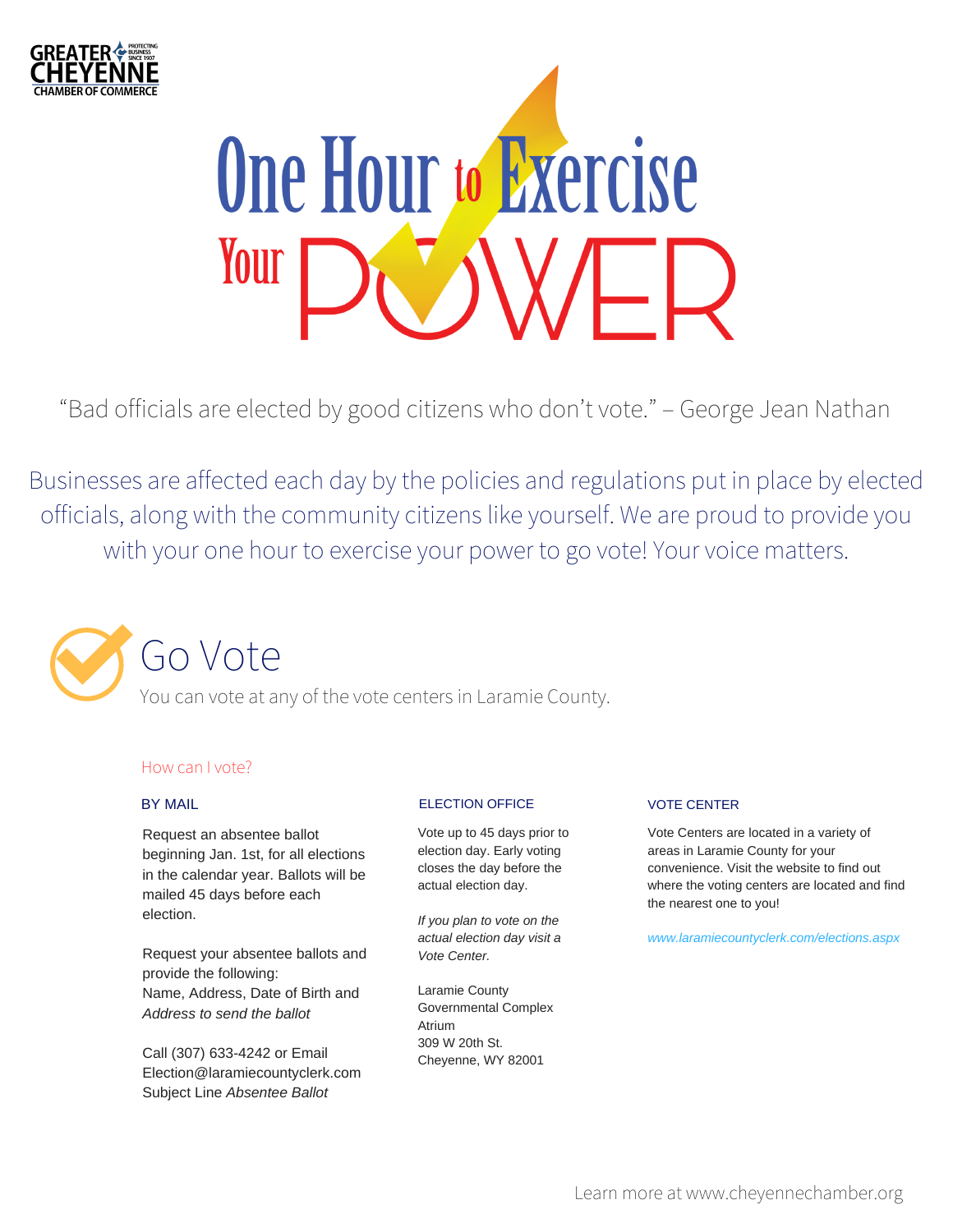

# **One Hour to Exercise** Your WWFD

As a business we want to empower you to allow your employees a positive experience when exercising their power to vote. Businesses can create an environment where their employees can learn about candidates and issues, encourage discussion and develop educated voters for the benefit of our community. We challenge you to champion this effort and to embark on a journey of creating power at the polls.



# Get Registered

Help educate your employees on how to get registered and show them where they can do it. Offer a "lunch and learn" or presentation on the process and help them feel comfortable with activating their power to vote.

# Go Vote

Develop an environment at work where employees feel comfortable to leave to go vote. Have them signup for a certain time to exercise their vote. If you cannot afford to have everyone out of the office at the same time, have some employees sign up to go "early vote" at the Laramie County Governmental Complex or have them sign up for absentee ballots.

# Educate & Communicate

Give employees access to knowing when Town Hall, Debates and Forums are being hosted to encourage them to engage with candidates and ballot issue experts. Also, support office discussion on the employee's experience by having them report back.



Need help in making this a fun experience and want to tap into some resources? Call the Chamber at (307) 638-3388.